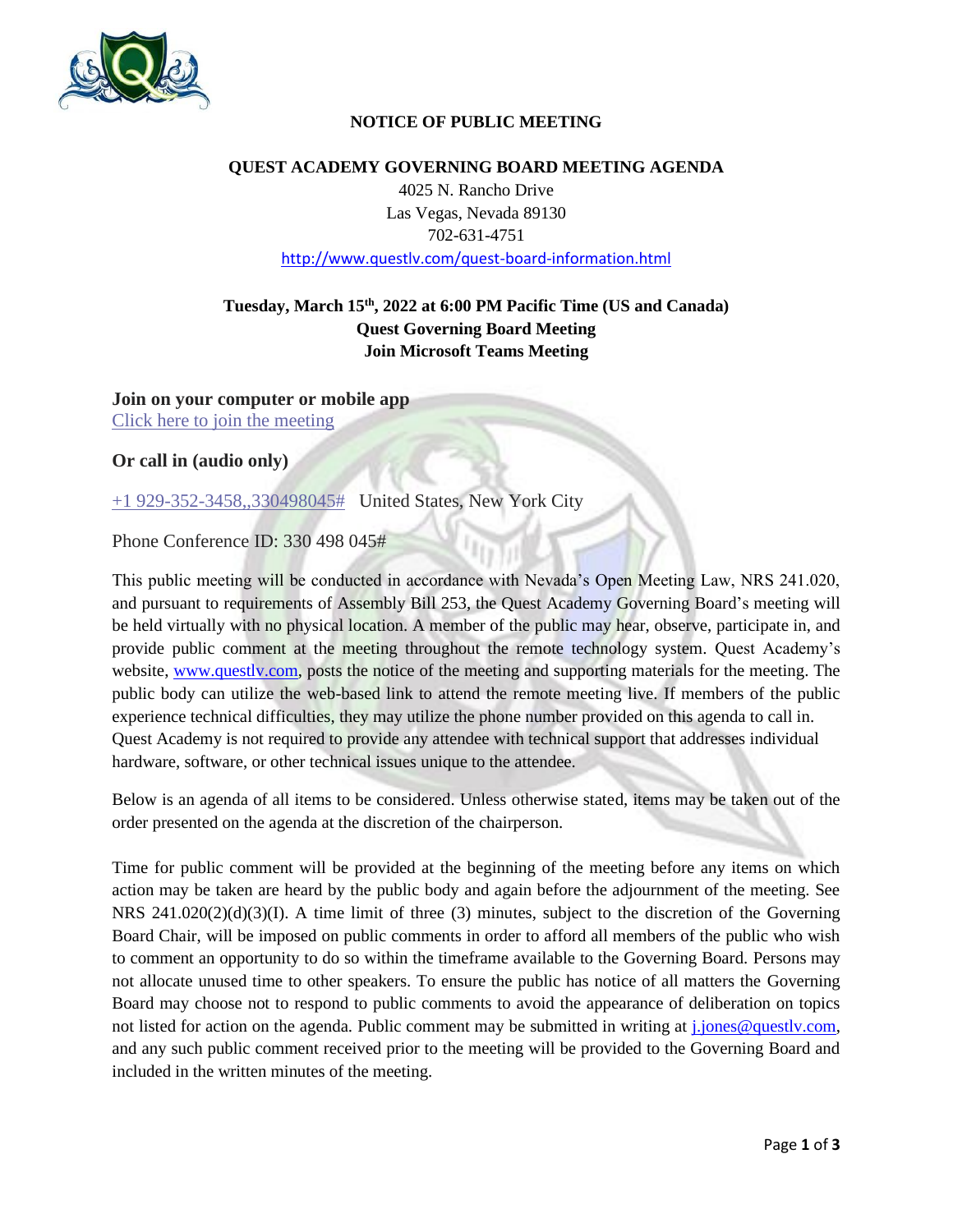

Forum restrictions and order of business: The viewpoint of a speaker will not be restricted, but reasonable restrictions may be imposed upon the time, place and manner of speech. Irrelevant and unduly repetitious statements and personal attacks that antagonize or incite others are examples of public comment that may be reasonably restricted. Reasonable efforts will be made to accommodate physically handicapped persons desiring to attend the meeting.

## **Agenda**

- 1. Call to Order, Roll Call, and Pledge
- 2. Public Comment #1. *Public Comment will be taken during this agenda item regarding any item appearing on the agenda. No action may be taken on a matter discussed under this item until the matter is included on an agenda as an item on which action may be taken. See NRS 241.020. A time limit of three (3) minutes, subject to the discretion of the Chair, will be imposed on public comments. The Governing Board Chair may allow additional public comment at her discretion. Public Comment #2 will provide an opportunity for public comment on any matter not on the agenda.*

**Action Items:** The Governing Board will hold discussion on the following items. Action may or may not be taken on these items. When applicable, supporting documentation will be provided to the public and be available at http://www.questly.com/quest-board-information.html

3. Consent Agenda

a. Approval of January  $18<sup>th</sup>$ , 2022 meeting minutes Will Batista, Governing Board Chair. *For Possible Action*

- 4. Academic Report: Leadership Staff will provide information related to the academic state of the school.
	- a. Academic update
	- b. SPCSA Site Evaluation
	- c. Updated Quest's Path Forward plan
	- d. Projected Enrollment for 2022-2023 and potential charter amendment request-for possible action
	- e. 2022-2023 School Year Calendar-for possible action

Janelle Veith, School Leader. *Information/Discussion/Action*

- 5. Financial Report: Leadership Staff will provide information related to the financial state of the school.
	- a. Financial update
	- b. Teacher Salary Schedule: School Year 2022-2023-for possible action
	- c. Preliminary Budget: School Year 2022-2023-for possible action

Richard McNeel, Controller. *Information/Discussion/For Possible Action*